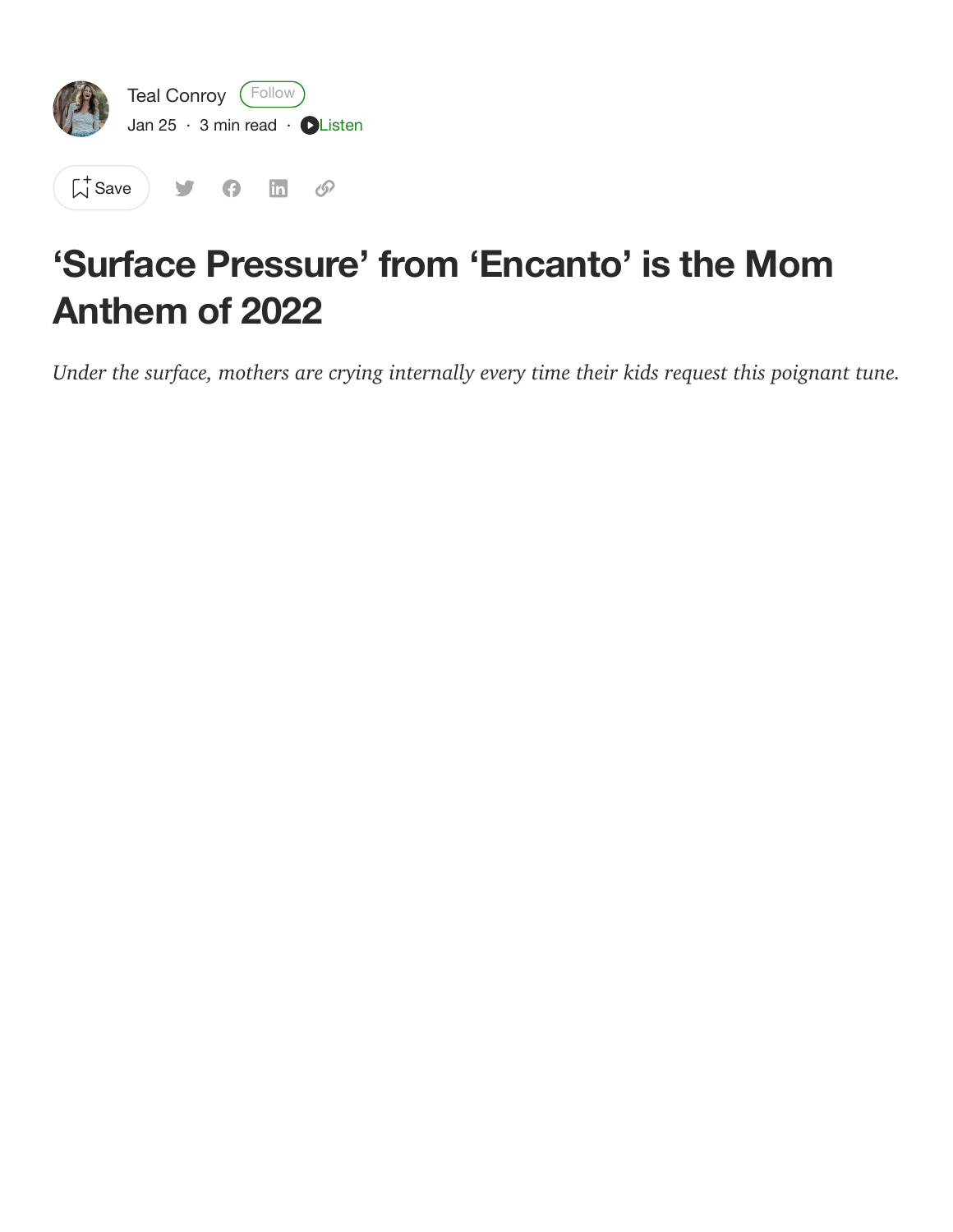

Who are moms if they can't carry it all? (Image: Disney)

"If you could have any special power, what would it be?" asked my eight-year-old daughter. "Hmmm," I pondered. "I think I'd want super strength so I could handle anything."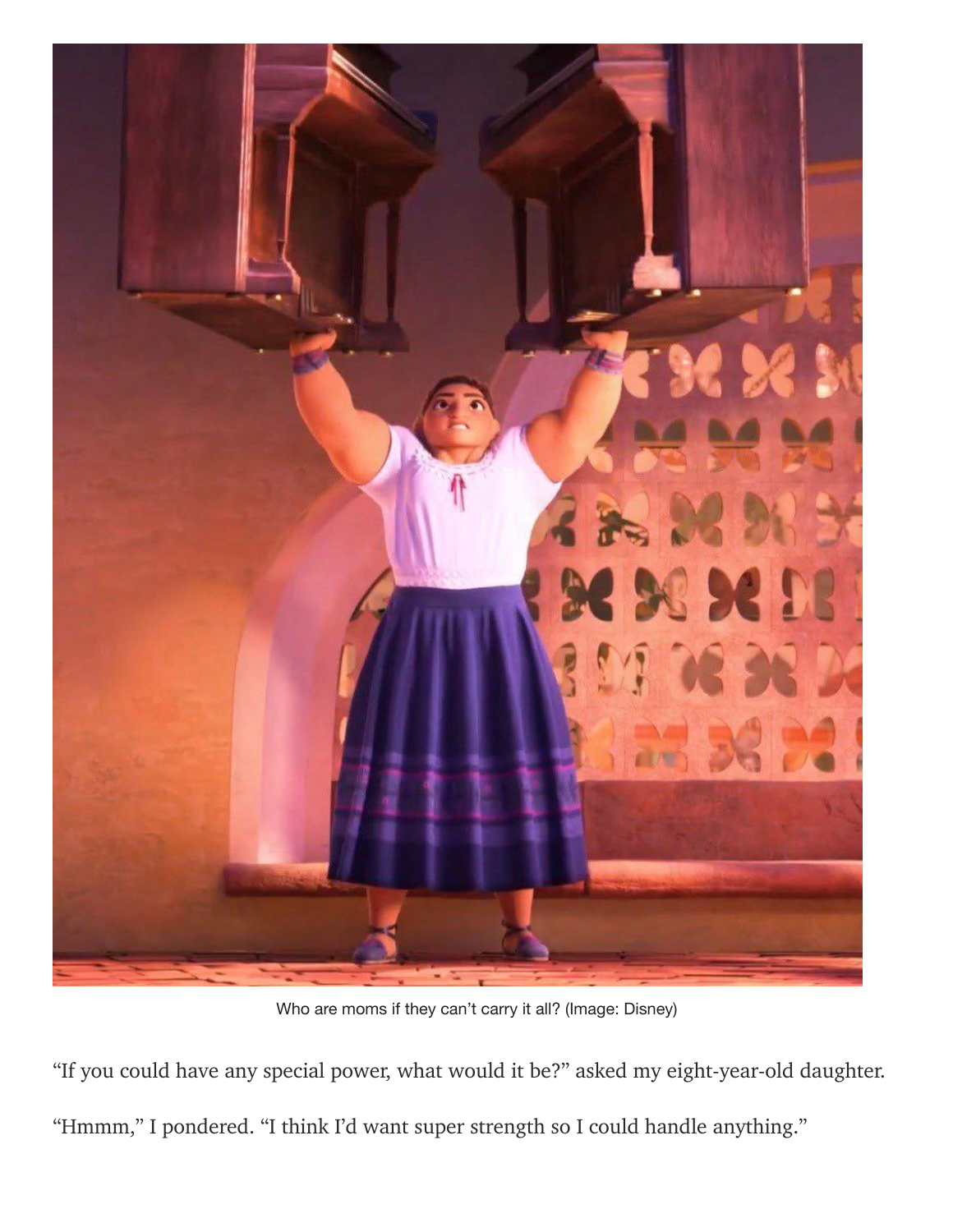"Oh, so you want to be Luisa!" she said, as she grabbed the remote to queue up *Encanto*.

I had no idea what or who she was talking about, but I settled back on the couch with her to enjoy the latest Disney film. I am, after all, a Lin-Manuel Miranda mega-fan.

"That's you, Mom! That's Luisa! She's the strong one!" As I took in Luisa's statuesque, muscular visage, I was flattered beyond measure. My daughter was right. I'd love to be buff, resilient, and can-do like Luisa Madrigal. She held my dream superpower.

Then came Luisa's eye twitch as the song "Surface [Pressure"](https://www.youtube.com/watch?v=tQwVKr8rCYw) kicked in, and I saw myself for real. The veneer cracks when the burdens become too much to bear. That's me.

Hell, that's every mom.

Throughout the pandemic, systemic inequities that disproportionately affect women have been brought to even greater attention, and [article](https://www.thecut.com/2021/08/the-pandemic-is-just-getting-worse-for-parents.html) upon article was written about how mothers are bearing the brunt. The "[mental](https://www.today.com/parents/mental-load-coronavirus-pandemic-means-moms-take-more-t179021) load" — the invisible work that mothers tend to handle, like doctor's forms or calendar scheduling or any other unfinished item that wakes us up in the middle of the night in a sweaty panic — increased exponentially as work, school, and home swirled together like a chaotic tornado. The moms are not OK, friends.

And this mom felt the lump harden in her throat the minute Luisa growled the line, "*I'm pretty sure I'm worthless if I can't be of service…*" I immediately stopped doing a side-eye scroll through emails on my cell phone and stared without blinking at Luisa as she battled foes. She walked a tightrope. She took on a three-headed dragon. The ground shook and cracked underneath her, and she dove right into the abyss.

I am familiar. I live in service to my kids and their well-being. I do my best to shield them from all that is scary in this wild world, holding a stoic expression as my nerves zip and snap inside. I feel the sway between work and family, yet I stay steady while my happiness hangs in the balance. I have a perpetual worry that something is going to hurt us, but like Luisa, I see if I can hang on a little longer. This pandemic has to end sometime, right?

*Pressure like a drip, drip, drip that'll never stop…*

As the bridge of the song kicked in, Luisa floated on clouds, expectations lifted, and the opportunity for joy, rest, and recharging loomed. My heart ached for her…and me.